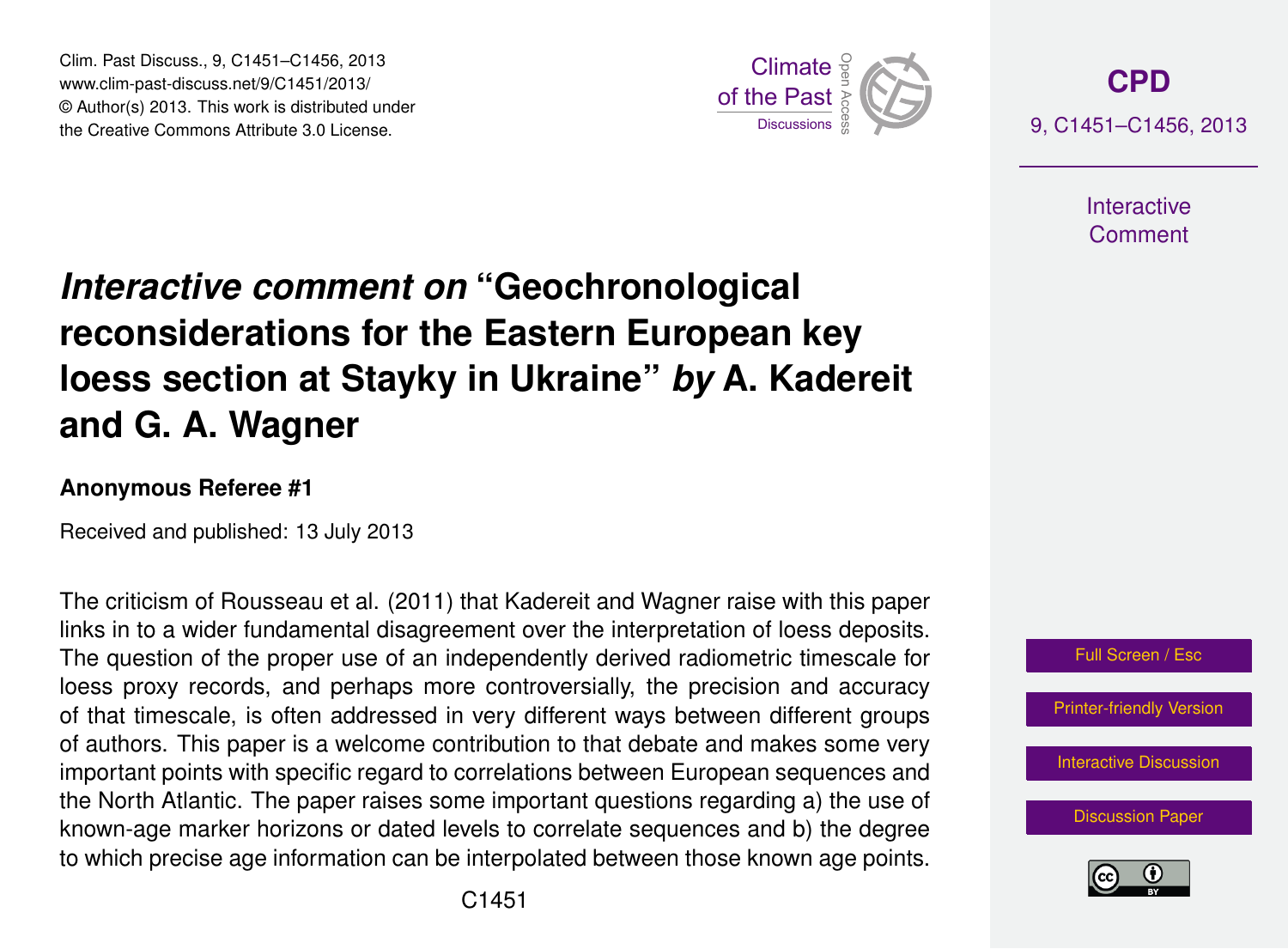In essence the criticism of the Rousseau et al. (2011) age model from Stayky in the Ukraine lies in the former, but the paper also comments on the precision aspect too.

Generally the paper is quite well written but at points the paper could be easier to follow as it misses some basic information. For example in the Introduction it mentions the Lohne Soil and the likely stratigraphic equivalents throughout Europe as terminating the 'lower section', but does not mention what this 'lower section' is. No stratigraphic diagram is shown so we need to look at the Rousseau et al. (2011) paper to see where this lies in the site in question. The paper really needs a diagram showing the different stratigraphies of the key sites mentioned and summarising the names of the soil units in the different places. It is all too easy to get lost in the sea of different, country or even site-specific names for different soils! The devil is in the detail but the detail of the soil names and age assignments can get hard to follow without a summary diagram to help.

On the whole I agree with most of the findings of this paper. However, I comment below that in some of the detail I would apply a slightly different approach and have a different view over some of the theoretic assumptions. Firstly, I am not necessarily convinced that the soils mentioned above may be pedostratigraphic marker horizons across Europe, not unless they have been dated as the same age using radiometric means, although this is a point made by the authors. It is far too easy to miss-assign equivalents between soils across climatic transects, as the previous debates on the ages of soils in both Hungary and Serbia demonstrate (Marković et al., 2011 QSR 30, 1142-1154; Novothny et al 2008, QI 198, 62-76). As both the Lohne and Vytachiv soils have been dated here this is more a wider, philosophical point but it is important to note. There is also a significant assumption that the changes in stratigraphy above the Lohne Soils (and equivalents) correspond to millennial-scale events linked to Dansgaard-Oeschger events/Greenland Interstadials of 1500 yr frequency. This is an assumption also made in Rousseau et al. (2011). However, other authors (e.g., Stevens et al., 2008 Geology 36, 415-418; Schmidt et al., 2010 QG 5, 137-142; Újvári

## **[CPD](http://www.clim-past-discuss.net)**

9, C1451–C1456, 2013

**Interactive Comment** 

Full Screen / Esc

[Printer-friendly Version](http://www.clim-past-discuss.net/9/C1451/2013/cpd-9-C1451-2013-print.pdf)

[Interactive Discussion](http://www.clim-past-discuss.net/9/2629/2013/cpd-9-2629-2013-discussion.html)

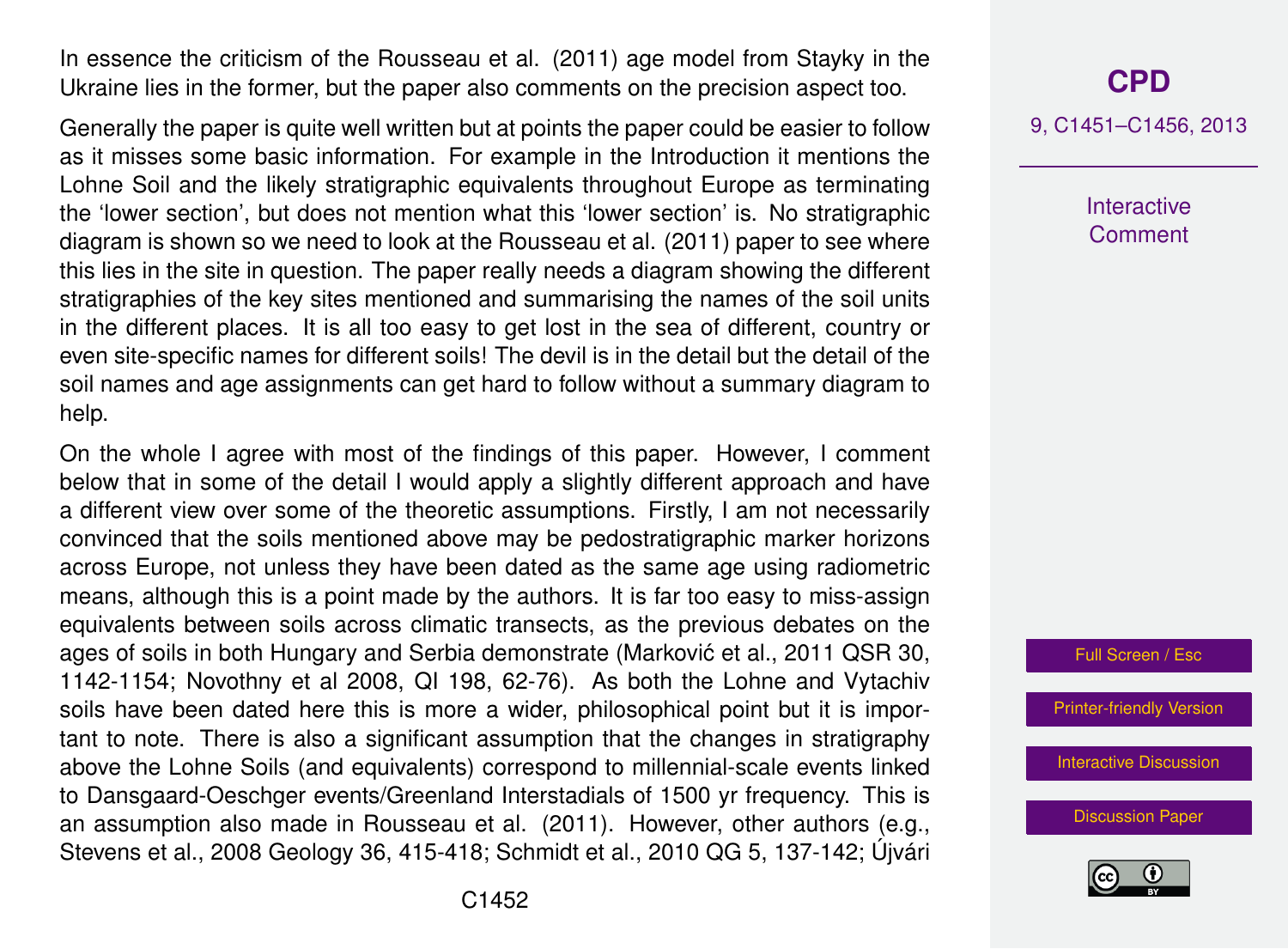et al.,2011, QSR 29, 3157-3166; Schatz et al., 2012; QG 10, 68-74) have been less eager to make this assumption in loess work because generally, independent dating does not have the precision, nor is applied at high enough sampling resolution, to resolve these cycles in loess deposits. As such, it is equally plausible that these soils represent changes in local conditions (drainage, sediment accumulation, vegetation, microclimate etc) that are unrelated to D-O or GIS events but that have approximately the same frequency. This was rather eloquently expressed in Wunsch (2006 QR 65, 191-203) for all climate archives. That said, it does seem reasonable, especially at sites more proximal to the North Atlantic such as Nussloch, that the loess sites will experience climate modulation via D-O/GIS events, but the landscape, depositional, pedogenic and soil hydrological responses to these influences may not be straight forward. With a precision of 5-10%, luminescence dating does not allow resolution of 1.5 kyr cycles as at 30-20 ka  $1\sigma$  errors will be 1-6 kyrs. Indeed, the four dates in question here (those published in Rousseau et al. 2011) have errors of between 3.1 and 1.6 kyrs. In fact, there are two groups of dates that overlap within errors. These bracket approximately 10 kyrs of loess deposition, allow it is not clear how accumulation will have progressed between these intervals as numerous studies have shown variable accumulation rates when dating loess sequences at high sampling resolution of 10-50 cm (Stevens and Lu, 2009; Sedimentology 56, 911-934; Buylaert et al., 2007; QG 3, 99-113; Lai, 2010 J. of A. Earth-sci, 37, 176-185; Stevens et al., 2011 etc) Other studies have shown gaps in loess records (Lu et al., 2006 CSB 51, 2253-2259 Buylaert et al., 2007; Zhu et al., 2007 GRL 34, L17306). All this means that resolution of the precise age of millennial scale events and their relationship to North Atlantic events is difficult, and that interpolation of even broad scale changes in loess climate proxies and soil ages between known-age dated horizons is fraught with difficulties. This is especially the case where there are relatively few published independent dates (as here) and arguably the only way to attempt to confirm the validity of precise age between independent ages is via much higher sampling resolution dating. This is not to say that the assumptions presented both here and in Rousseau et al. (2011) are unfounded,

#### **[CPD](http://www.clim-past-discuss.net)**

9, C1451–C1456, 2013

Interactive **Comment** 

Full Screen / Esc

[Printer-friendly Version](http://www.clim-past-discuss.net/9/C1451/2013/cpd-9-C1451-2013-print.pdf)

[Interactive Discussion](http://www.clim-past-discuss.net/9/2629/2013/cpd-9-2629-2013-discussion.html)

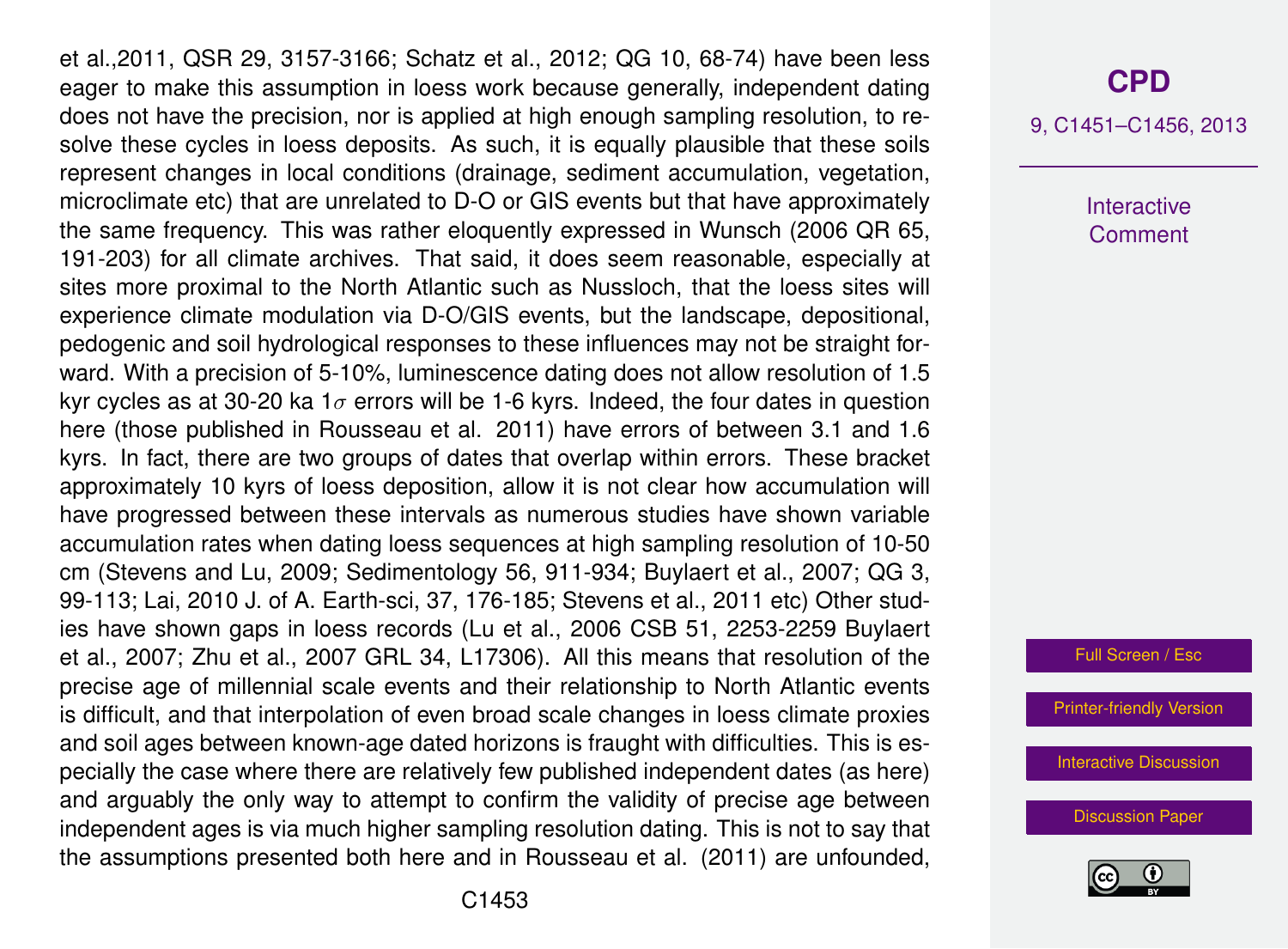but that they are quite significant assumptions, given the limited number of dates used and the relatively poor precision of those dates.

Where this paper is innovative and significantly departs from Rousseau et al. (2011) is that it makes the point that significant errors can occur in assignment of soils to climate events if chronologies at key sections used as reference points are incorrect. Based on a reinterpretation of the chronology of the Nussloch site (that is used in Rousseau et al., 2011 to assign an age model to the Stayky profile in the Ukraine) presented in Kadereit et al. (2013), the authors reinvestigate the chronology at Starky. They propose that the ages presented in Rousseau et al. (2011) do not support that paper's ultimate chronological interpretation of the site. I completely agree with the authors that event stratigraphic approaches require a good, independent chronological basis, for the reasons the authors state in the manuscript. They also point out inconsistencies in the presentation of the age-data in Rousseau et al. (2011), and I would further add that there is little information about whether these samples showed anomalous fading and how, if at all, this was corrected for, the basis for the choice of the IRSL protocols used, and the specific criteria used to pick ages for presentation of the age model (see below for more on this). However, the key point here is that using the most up to date Greenland age models for the timing of GIS events, the start and end points of the age model or Stayky presented in Rousseau et al. (2011) are inconsistent with the independent ages published in that same paper. This conclusion is well expressed in Figure 2 and from the data shown, to my mind it is hard to disagree with Kadereit and Wagner's conclusions. This is an extremely important finding as it undermines many previous chronostratigraphic interpretations of loess sequences.

However, I would also argue that while Kadereit and Wagner are in my mind entirely correct to point out that the published IRSL ages point to a different age model to that presented in Rousseau et al. (2011) I am more cautious in accepting the fine detail of the newly proposed ages of the soils and grain-size changes at Stayky. As the authors point out, the IRSL ages are not sufficiently resolved to allow assigning soils to GIS or

9, C1451–C1456, 2013

**Interactive Comment** 

Full Screen / Esc

[Printer-friendly Version](http://www.clim-past-discuss.net/9/C1451/2013/cpd-9-C1451-2013-print.pdf)

[Interactive Discussion](http://www.clim-past-discuss.net/9/2629/2013/cpd-9-2629-2013-discussion.html)

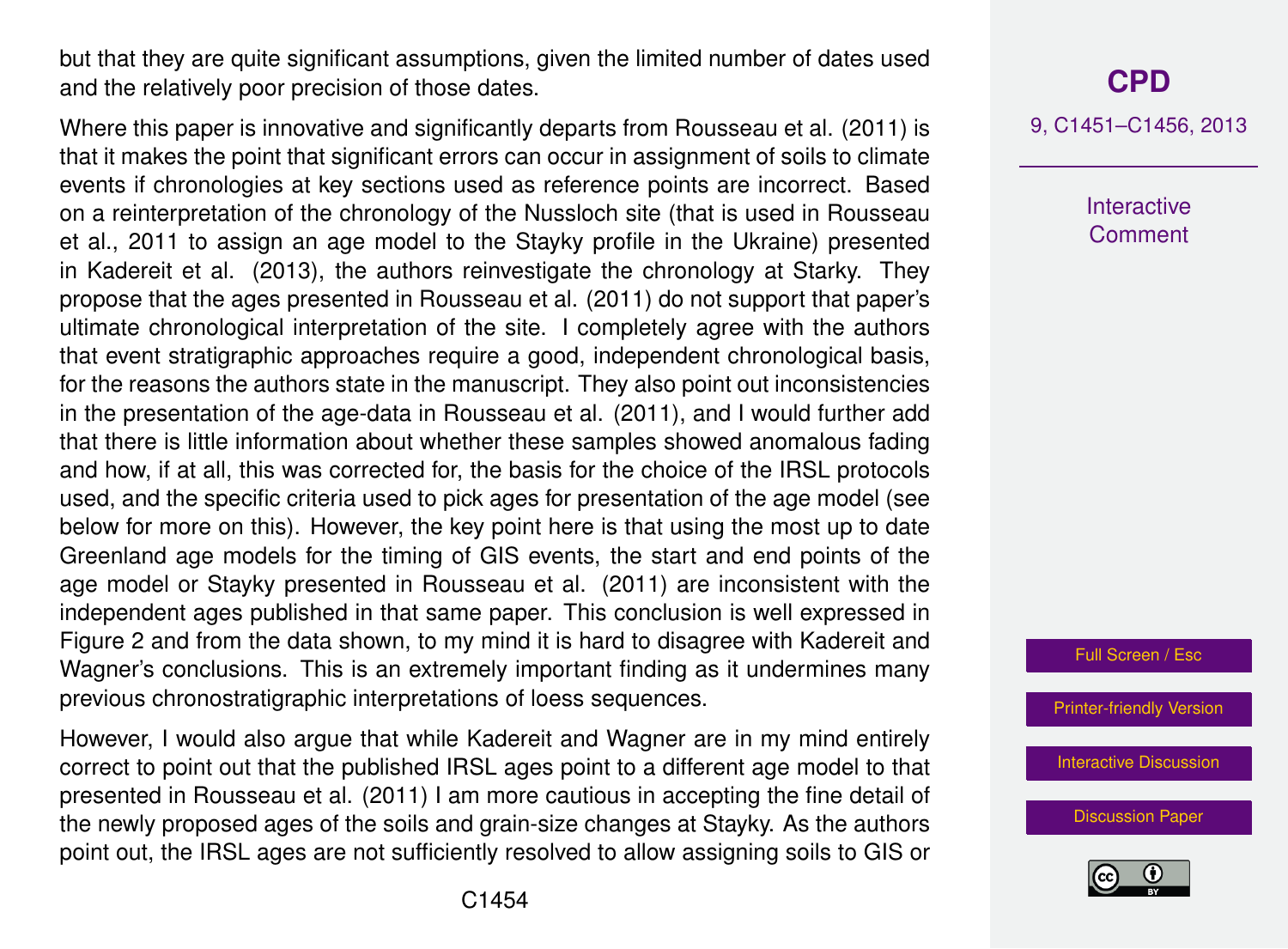other events (a glance at the error bars on the ages in Fig. 2 is sufficient to demonstrate this), and it is unwise to assume that the marine and terrestrial records show the same detailed characteristics. The authors then must rely on counting the soils and tentative stratigraphic supporting evidence, e.g., from pollen, to assign a detailed new timescale to the ages of the embryonic soils. As stated above, due to the vagaries of loess deposition this is extremely difficult to do, and much of this is indeed pointed out by the authors. It is also important to point out here that the IRSL dates presented in Rousseau et al. (2011) themselves may not be reliable, a possibility considered but largely discounted by Kadereit and Wagner. The paper mentions briefly the possible shortcomings of dating of loess using IRSL and points out that no information is given in Rousseau et al. (2011) on possible anomalous fading that is often seen in IRSL signals (Auclair et al., 2003, RM 37, 487-492). This would lead to significant age underestimation if not adequately corrected for (see Roberts 2008, Boreas 37, 483- 507 for summary). Furthermore, the multi-aliquot methods used in Rousseau et al. (2011) are now largely considered obsolete in luminescence dating of loess, often replaced by single-aliquot regenerative (SAR) protocols (c.f. Murray and Wintle, 2000, RM 32, 57-73) that have greater precision. Dates on quartz using the SAR protocols are generally considered the quality standard in luminescence dating, at least until 40- 50 ka (Roberts, 2009; Buylaert et al., 2007). It is not clear why these methods were not used at Stayky in Rousseau et al. (2011). A further problem is that no independent checks or information on the signals or choice of parameters in the protocols used in Rousseau et al. (2011) is presented in that paper. This is regarded as a standard for luminescence dating (Murray and Wintle, 2000; Roberts, 2009) and as such the reliability of the IRSL ages cannot be determined fully. I would therefore urge caution in making detailed age models from the dates published in Rousseau et al. (2011) as there is not sufficient detail given to judge their accuracy, not to mention the errors in the presentation of the data in the original paper. As such, while I still think that the contribution here is important, I would urge the authors to be even more tentative in their age model assignment from the published dates. I would also urge the authors to

9, C1451–C1456, 2013

Interactive **Comment** 

Full Screen / Esc

[Printer-friendly Version](http://www.clim-past-discuss.net/9/C1451/2013/cpd-9-C1451-2013-print.pdf)

[Interactive Discussion](http://www.clim-past-discuss.net/9/2629/2013/cpd-9-2629-2013-discussion.html)